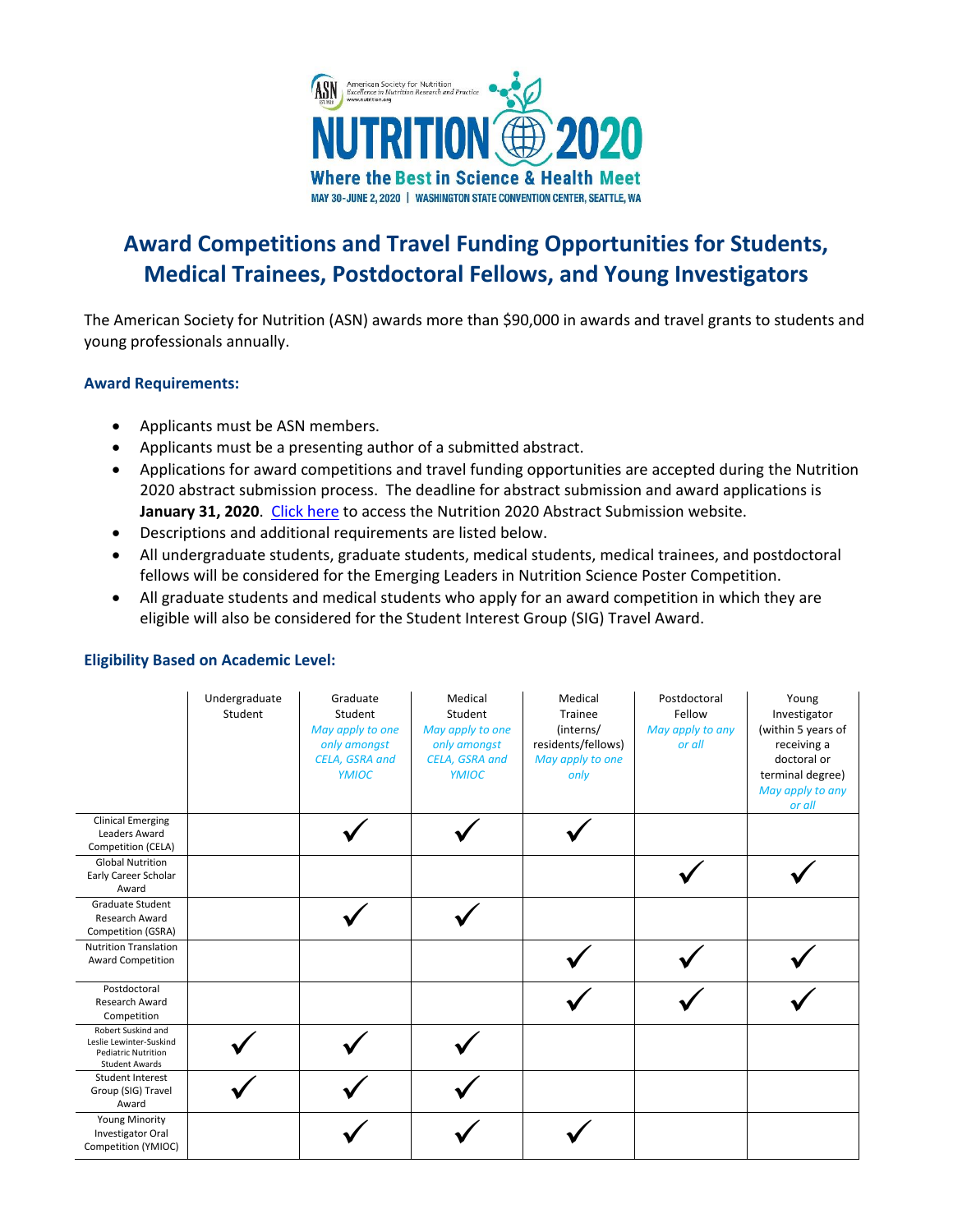## **Clinical Emerging Leaders Award Competition**

## *Organized by the Medical Nutrition Council*

*Purpose:* Promotes interest in clinical and human nutrition among those in postgraduate programs.

## *Additional Requirements:*

• Registered graduate student, medical student or medical trainee who has not received a doctoral research degree prior to the abstract deadline.

## *Process:*

- Applicant indicates desire to be considered for this award in the designated section during abstract submission.
- Five individuals will be chosen to participate in a special oral session at Nutrition 2020.
- Finalists will provide a brief statement confirming their intention to compete and describing their involvement and responsibilities in their study.
- Pending external funding, finalists will each receive a modest, monetary travel award and certificate. One overall winner will be determined.

## **Emerging Leaders in Nutrition Science Poster Competition**

*Organized by ASN's Research Interest Sections, the Global Nutrition Council and the Medical Nutrition Council Purpose:* Recognizes the highest quality research presented by students and young investigators to ASN's topical areas.

## *Additional Requirements:*

• Open to undergraduate, graduate and medical students; medical trainees; and postdoctoral fellows. *Process:* 

- Each of ASN's Research Interest Sections as well as the Global Nutrition Council and the Medical Nutrition Council identify the highest scoring abstracts submitted by students, medical trainees and postdoctoral fellows.
- Finalists are invited to participate in this poster competition at Nutrition 2020.
- Grand prize winners are selected by each ASN group; modest, monetary travel grants will be awarded.

## **Global Nutrition Early Career Scholar Award**

## *Organized by the Global Nutrition Council*

*Purpose:* Provide travel funding to a researcher from a low or middle income country.

## *Additional Requirements:*

- Member of ASN's Global Nutrition Council
- Junior faculty member within 5 years of receiving a masters or doctoral degree and based at a university or research institution in a low or middle income country.

### *Process:*

- Applicant indicates desire to be considered for this award in the designated section during abstract submission.
- Finalists will be identified based on abstract ratings.
- Finalists will provide a brief statement confirming their intention to compete and describing their involvement and responsibilities in their study.
- Pending funding, one awardee will receive a travel grant. (Target grant: \$2,000)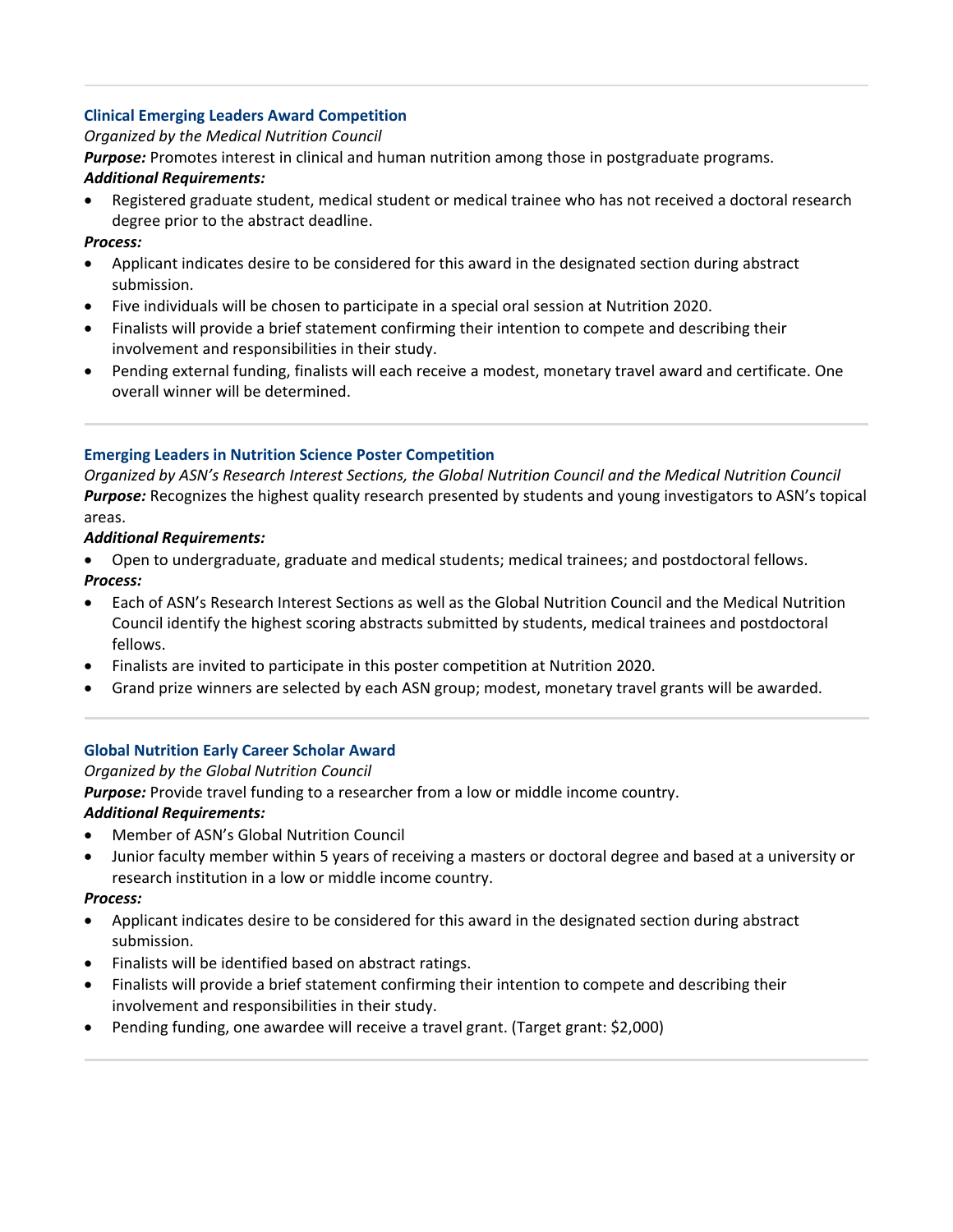## **Graduate Student Research Award Competition**

### *Organized by the Nutritional Sciences Council*

*Purpose:* Tasks graduate students to hone their research presentation skills.

## *Additional Requirements:*

• Registered graduate student or medical student who has not received a doctoral research degree prior to the abstract deadline.

## *Process:*

- Applicant indicates desire to be considered for this award in the designated section during abstract submission.
- A review committee will review and rate abstracts based on the following criteria: study objectives/aim/hypothesis; experimental design/methods; selection of critical data and elimination of nonessential data; organization/clarity of figures and tables; explanation of results; and interpretation of data and quality of conclusions drawn.
- Twelve finalists will be chosen to participate in a special oral session at Nutrition 2020.
- Finalists will provide a brief statement confirming their intention to compete and describing their involvement and responsibilities in their study.
- Pending external funding, finalists will each receive a modest, monetary travel award and certificate. Up to three overall winners will be identified.

## **Nutrition Translation Award Competition for Early Career Investigators**

*Organized by the Nutrition Translation RIS in partnership with the Public Information Committee Purpose:* Provides an opportunity for early-career scientists and clinicians to demonstrate how their research can be translated to a defined audience to improve public health and/or health outcomes. *Additional Requirements:* 

• Applicants must be postdoctoral fellows; medical interns, residents or fellows or other young professionals pursuing a career in nutrition science or practice (e.g., junior faculty, staff, assistant scientists).

## • Fellows and other young professionals must have obtained their doctoral degree within the past 5 years. *Process:*

- Applicant indicates desire to be considered for this award in the designated section during abstract submission.
- During abstract submission, a brief statement must be provided statement (no more than 300 words) that presents a clear connection between the preclinical or clinical research and clinical practice, consumer or community applications; describes practical applications for policy, health and/or wellness and long-term potential impact; and explains how findings could be communicated to an audience beyond nutrition scientists.
- Four finalists will be selected to participate in a special oral session at Nutrition 2020.
- Finalists will provide a fifteen-minute presentation, consisting of a 12-minute talk followed by 3 minutes of questions and answers. Judges will rate each scientist's ability to communicate the following:
	- o A brief review (limited to 3 minutes) of the foundational research that was the subject of the abstract submitted.
	- $\circ$  Example(s) of how the research findings could be translated to a particular audience. Communication tools or representations of such tools such as handouts, brochures, podcasts, or videos should be highlighted.
	- $\circ$  Translation messages that are suitable for the target audience, creatively applied, aligned with the study results, and provide practical, evidence-based recommendations.
- Pending external funding, finalists will each receive a modest, monetary travel award and certificate. One overall winner will be determined.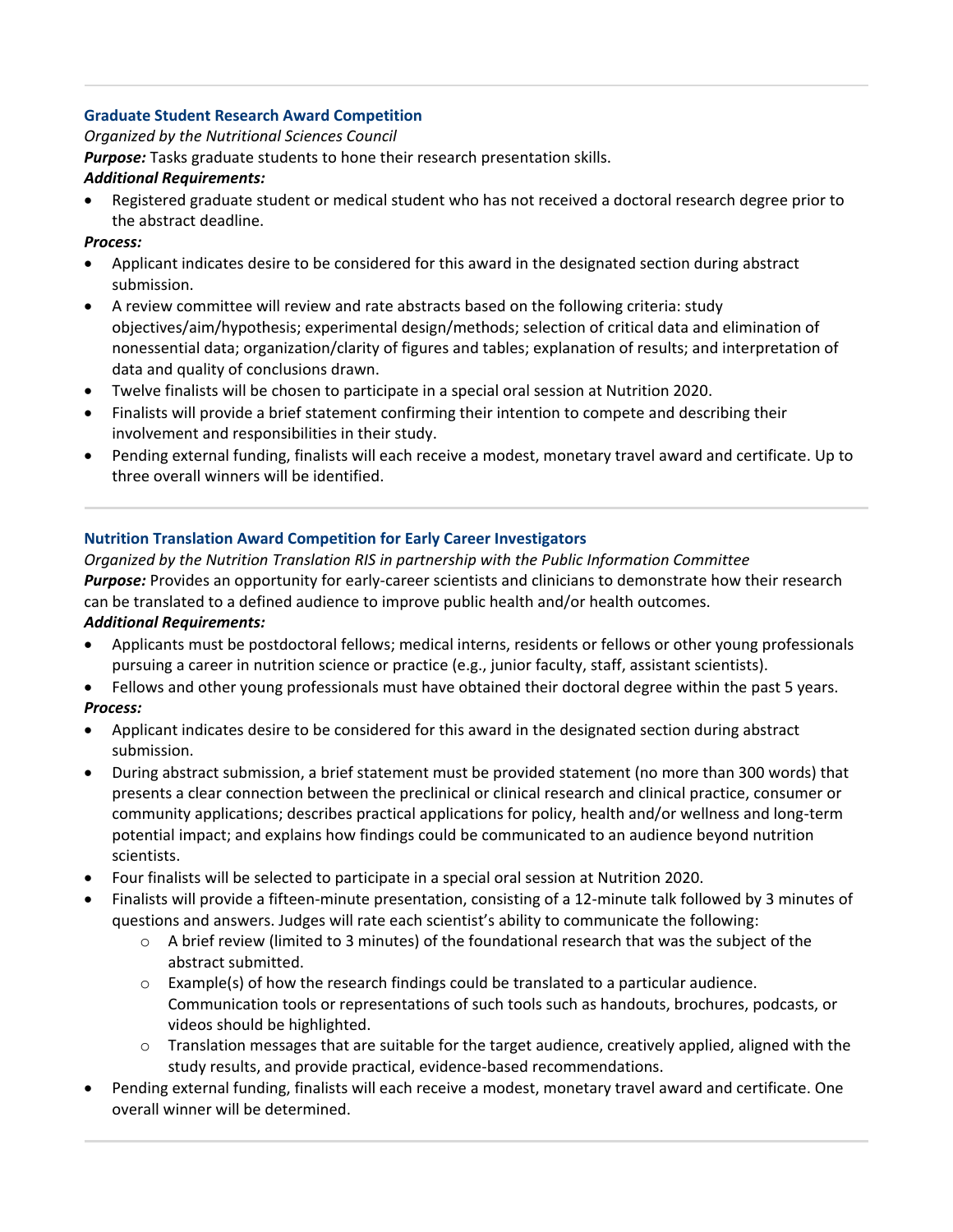## **Postdoctoral Research Award Competition**

*Organized by the Early Career Nutrition Interest Group and endowed by DuPont Nutrition & Biosciences Purpose:* Challenges early-career scientists and clinicians in nutrition by providing a juried abstract review and special oral session in which they compete in presenting their research findings.

### *Additional Requirements:*

- Applicants must be postdoctoral fellows; medical interns, residents or fellows and other young professionals holding a doctoral degree pursuing a career in nutrition science or practices (e.g., junior faculty, staff, assistant scientists).
- Fellows and other young professionals must have obtained their doctoral degree within the past 5 years. *Process:*
- Applicant indicates desire to be considered for this award in the designated section during abstract submission.
- During abstract submission, a brief statement must be provided that addresses the applicant's role in the research contained in the abstract; how the research has potential implications for policy, public health or future research directions; and a brief summary of the application's career objectives in nutrition science or practice.
- Six finalists will be selected to participate in a special oral session at Nutrition 2020.
- Finalists will each receive a \$250 travel award and certificate. One overall winner will receive an additional \$250 award.

## **Robert Suskind and Leslie Lewinter-Suskind Pediatric Nutrition Student Awards**

### *Endowed by Robert Suskind and Leslie Lewinter-Suskind*

*Purpose:* Recognizes students for outstanding research related to pediatric nutrition.

## *Additional Requirements:*

- Applicants must be a student member of ASN and the presenting author of the submitted abstract. *Process:*
- Applicant indicates desire to be considered for this award in the designated section during abstract submission.
- A review committee will review and rate abstracts, and identify two winners deemed to be outstanding.
- Two winners will each receive a \$500 monetary award and certificate.

### **Student Interest Group (SIG) Travel Award**

*Organized by the Student Interest Group (SIG)*

*Purpose:* Recognizes students for outstanding abstracts and presentation skills.

### *Additional Requirements:*

- Applicants must be a student member of ASN and presenting author of the submitted abstract.
- One entry per person.

### *Process:*

- Undergraduate students indicate desire to be considered for this award in the designated section during abstract submission. Graduate students and medical students applying for the Clinical Emerging Leader Award Competition, Graduate Student Research Award Competition, or Young Minority Investigator Oral Competition will automatically be considered for this competition upon submitting an abstract.
- Individuals who have submitted an abstract to be presented at an oral session at Nutrition 2020 are also eligible to compete for this award but must put together a 3-minute oral presentation.
- Six finalists will be chosen based on abstract quality. Top abstracts will be of high scientific merit and clearly articulate the research objective(s), experimental design and methodology, results, and conclusions (i.e. significance and/or implication of research findings).